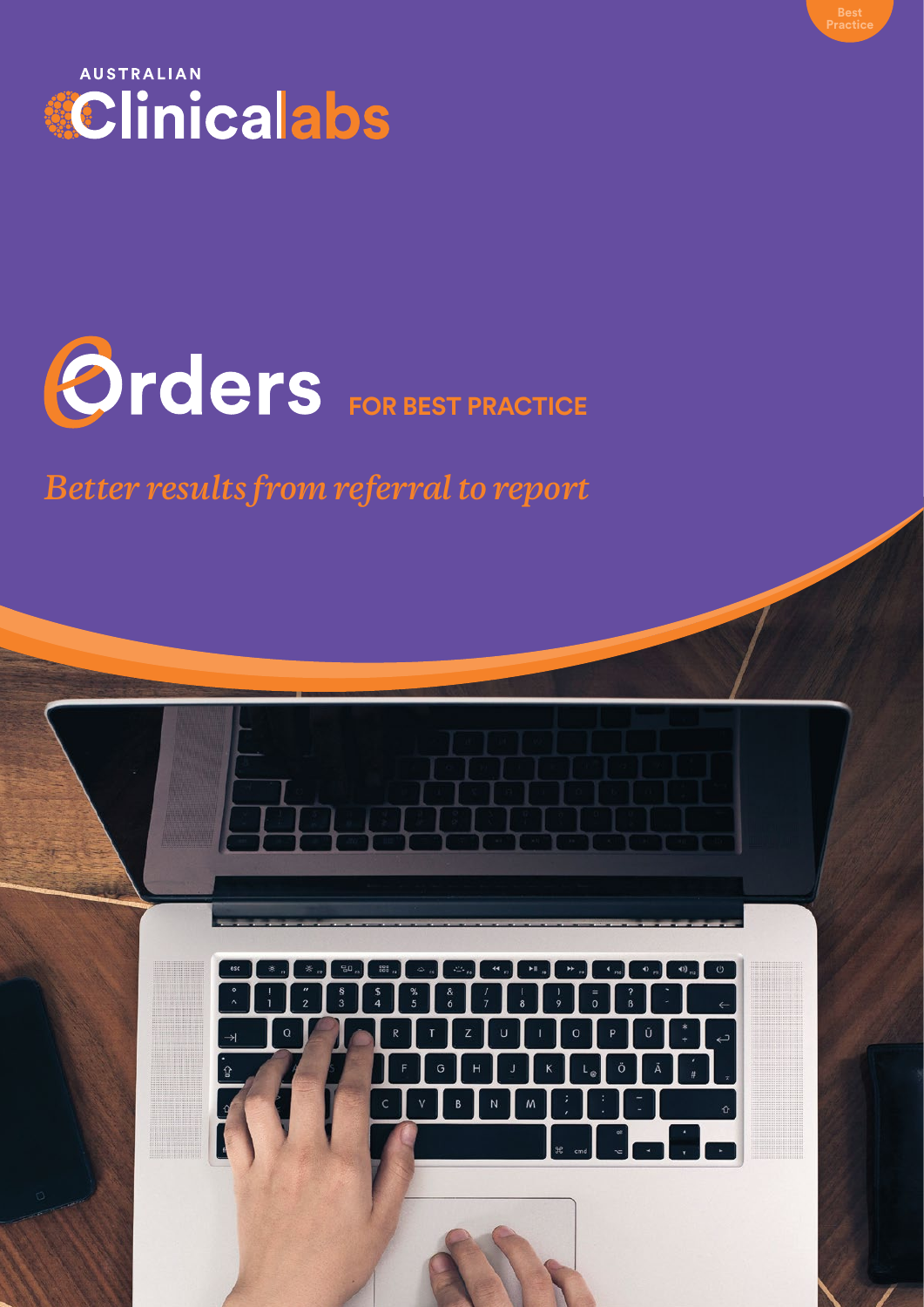# **Seamless Technology**

#### *eOrders combined with SMSC – Better Results from Referral to Report*

*eOrders is an automated request delivery solution which ensures live tracking of requested pathology tests at Australian Clinical Labs. It transfers your patient's pathology request to the Clinical Labs Information System for seamless integration. eOrders works with most practice management software available in Australia such as Best Practice, in conjunction with the Secure Medical Services Client (SMSC) App. SMSC provides the ability to track your patients requests and follow up on patients results.*

*eOrders will log the pathology request with Clinical Labs instantly and you continue to print a paper referral for your patient. Installation is simple with dedicated technical assistance.*

**Features**

- **•** Order pathology tests as per your usual process
- **•** Patient listing with requested tests and results
- **•** Live tracking of patient pathology progress
- **•** Clean patient data through digital (request) submission

### **Look and feel**

The Clinical Labs eOrders software provides you with the **same look and feel** as the Best Practice Pathology portal. The menu is specific to your needs with additional details such as urgency and favourites.

|                                                           | Request date:<br>Laboratory:<br>23/08/2018 ■▼                                                                                                        | Australian Clinical Labs                                                                                                                                                                |                                                                         | $\checkmark$                                                                                                                                                    |                      |
|-----------------------------------------------------------|------------------------------------------------------------------------------------------------------------------------------------------------------|-----------------------------------------------------------------------------------------------------------------------------------------------------------------------------------------|-------------------------------------------------------------------------|-----------------------------------------------------------------------------------------------------------------------------------------------------------------|----------------------|
|                                                           | Favourite tests                                                                                                                                      | Search:                                                                                                                                                                                 |                                                                         | Search:                                                                                                                                                         |                      |
| <b>Hequest</b><br>Details<br>Copies<br>THE SE<br>Previous | Cervical Cytology<br>$\Box$ E/LFTs<br>$\Box$ ESR<br>$\Box$ FBE<br>HbA1C<br>HDL Cholesterol<br>Histology<br>$\Box$ PSA<br>$\Box$ TSH<br>□ Urine M/C/S | Test name<br>$\Box$ ABGs<br>AFBs<br>$\Box$ AFP<br>Alpha-1-Antitrypsin<br>Amiodarone<br>$\Box$ Amylase<br>$\Box$ ANA<br>Anti-cardiolipin Antibodies<br>Anti-gliadin Antibodies<br>Other: | ٨                                                                       | Clinical details<br>? Anaemic<br>? Fe. deficient<br>? Gout<br>? Menopausal<br>? Pregnant<br>? <b>UT</b><br>Abdominal pain<br>Amenomhoea<br>Antenatal<br>$A = L$ | $\land$<br>$\ddot{}$ |
|                                                           |                                                                                                                                                      |                                                                                                                                                                                         |                                                                         |                                                                                                                                                                 |                      |
| requests<br>Previous<br>results                           | Clinical detaile:<br>Non Fasting<br>Fasting                                                                                                          | Cervical screening:<br>Site:                                                                                                                                                            | Symptomatic:                                                            | Past history:                                                                                                                                                   | Other:               |
|                                                           | _MP<br>23/08/2018                                                                                                                                    | Cervix<br>Vaginal vault                                                                                                                                                                 | Postmenopausal Bleeding                                                 | Hysterectomy                                                                                                                                                    |                      |
|                                                           | EDC:<br>Pregnant<br>23/08/2018                                                                                                                       | ◯ Vagina                                                                                                                                                                                | Intermenstrual Bleeding<br>Postcoital Bleeding                          | Adenocarcinoma in situ<br>HSIL (Test of cure)                                                                                                                   | Post-Natal<br>HRT    |
|                                                           |                                                                                                                                                      | Appearance:                                                                                                                                                                             | Vaginal discharge                                                       | Immunodeficient                                                                                                                                                 | OCP                  |
|                                                           | Billing:                                                                                                                                             | <b>Benign</b>                                                                                                                                                                           | Dyspareunia                                                             | <b>DES</b> Exposure                                                                                                                                             | $\Box$ IUCD          |
| A,<br>$\Box$<br>Setup<br>favourites                       | <b>O</b> Private<br><b>O</b> Concession<br>◯ Direct Bill                                                                                             | Suspicious<br>Erosion                                                                                                                                                                   | Flags:                                                                  | Radiotherapy                                                                                                                                                    | Post-Menopausal      |
|                                                           |                                                                                                                                                      | Ectropion                                                                                                                                                                               | Previous result unsatisfactory<br>Follow up of previous abnormal result | Early sexual debut                                                                                                                                              |                      |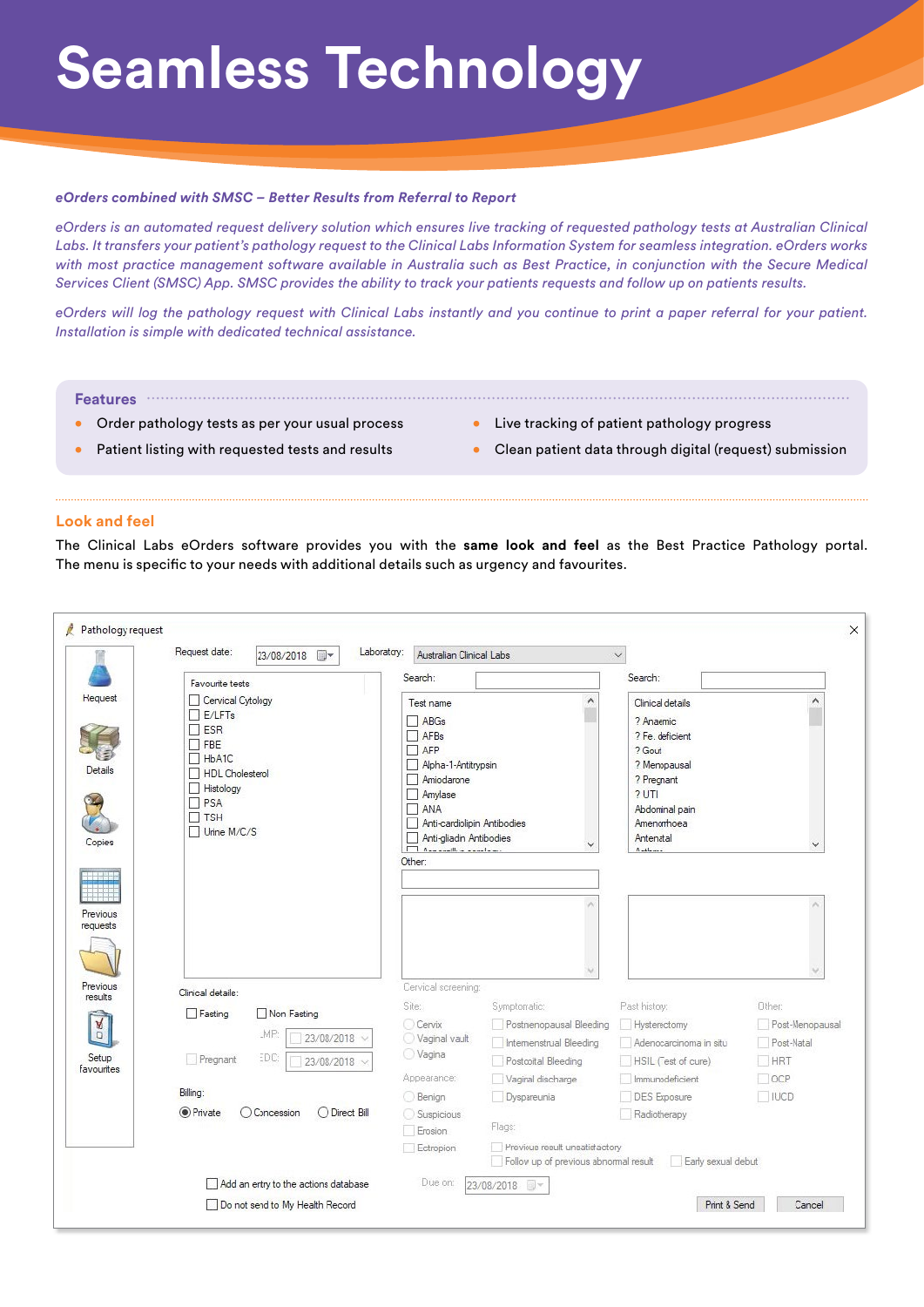

# **Audit & tracking (Optional app download)**

The Clinical Labs SMSC apps provides you with the ability to track your referrals progress, as you will be able to see when the specimen has reached the Laboratory and track to see if your patient has had their pathology collected.

#### **eOrders - Results status**



The request has been generated but not sent.





The SMSC has transmitted the request to the lab.



At least one test of the set has been ordered.

# *Complete*

All relevant tests have a result.

# **Set up takes only a few minutes to complete.**

eOrders is simple to install and is supported by qualified staff who are involved with aspects of software development, maintenance and customer support.

# **Registration & Support**

- **1.** Complete the Clinical Labs eOrders registration form. You can find this at clinicallabs.com.au/eorders
- **2.** Save and email the registration form to clinic-registrations@clinicallabs.com.au
- **3.** A member of our eHealth Support Team will be in contact with you shortly to complete installation and setup

If at any point you need help, call our friendly eHealth Support Team on 1300 669 961 (or 1300 367 674 for WA).

# **Security**

eOrders utilises digital certificates with SHA-256 encryption, providing secure communication, authentication, and data integrity. The platform is supported by an integrated data management system with maintained servers, backend auditing and account administration.

# **Get access today** to **Orders**

**1300 669 961 VIC NSW SA NT 1300 367 674 Western Australia clinicallabs.com.au**